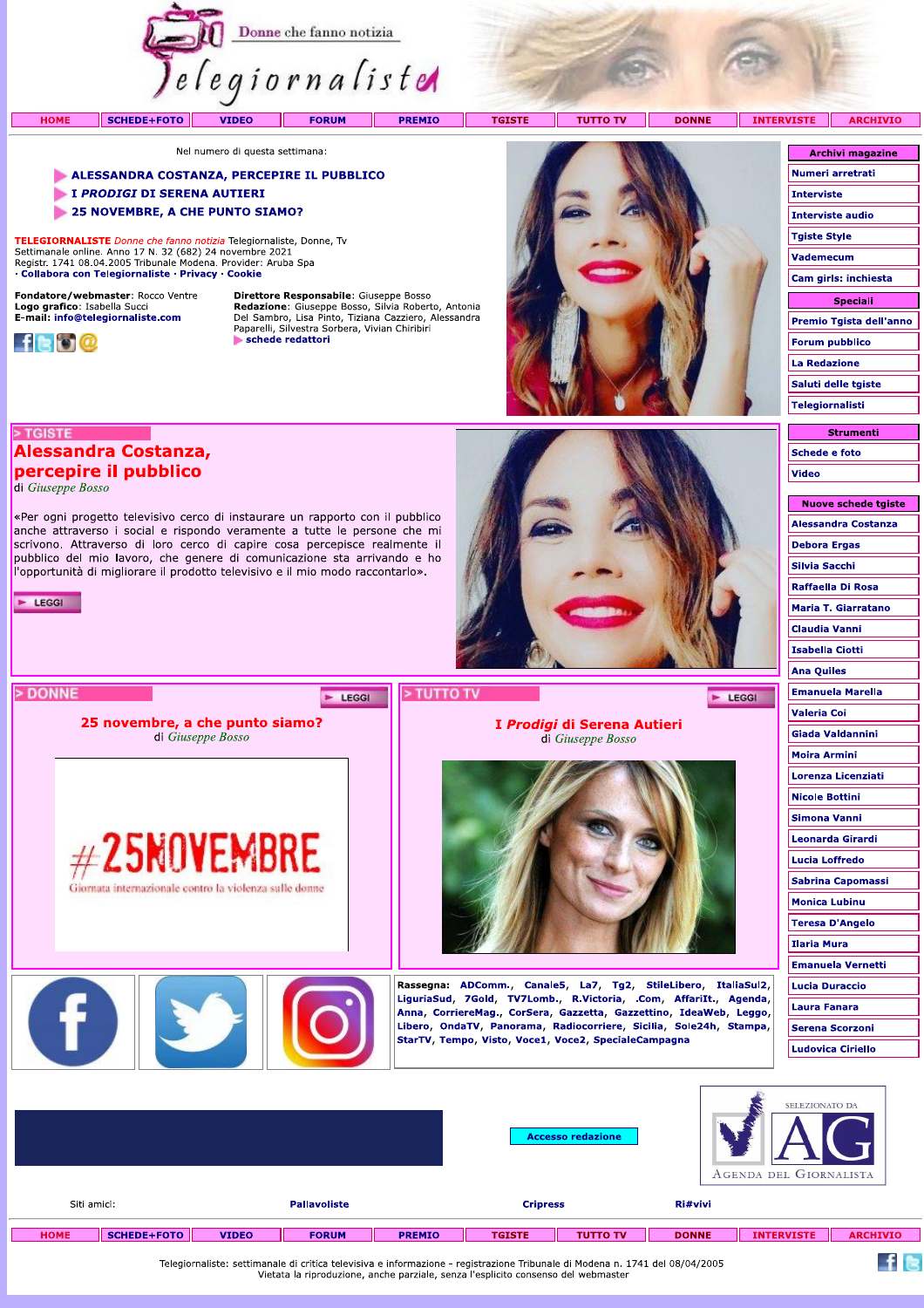

# Taiste Approfondimenti e notizie sul mondo delle telegiornaliste

# Alessandra Costanza, percepire il pubblico

di Giuseppe Bosso

.<br>Incontriamo Alessandra Costanza, volto dell'emittente siciliana Tele One.

#### Anzitutto parliamo della sua ultima fatica, da poco in onda su Tele One, The Master Beauty. Come nasce e cosa si aspetta?

«The Master Beauty: la sfida all'ultima piega è un fashion talent, una competizione tra hair stylist. Il format è stato ideato da Roberto Marco Oddo che è il direttore di produzione dell'emittente regionale Tele One insieme a Salvuccio Canfora, hair stylist di fama nazionale. Io ho curato una parte del lavoro relativo alla produzione e poi la conduzione. È un progetto ambizioso per una tv regionale, alla quale ha collaborato un corposo staff di tecnici. Nelle giornate di ripresa eravamo impegnati per 12 ore. Le 8 puntate sono state tutte già registrate e vanno in onda sul 19 Tele One ed in contemporanea su tutta la piattaforma multimediale ed i canali social della rete ogni sabato alle 21.15 ed ogni domenica alle 15.00. The Master Beauty è un programma che può piacere molto al pubblico, in particolar modo a quello femminile e credo che possa viaggiare bene come struttura sul doppio binario tvsocial perché si avvicina ad una versione più elaborata dei classici tutorial sul Beauty che spopolano su internet. Per ogni progetto televisivo cerco di instaurare un rapporto con il pubblico anche attraverso i social e rispondo veramente a tutte le persone che mi scrivono. Attraverso di loro cerco di capire cosa percepisce realmente il pubblico del mio lavoro, che genere di comunicazione sta arrivando e ho l'opportunità di migliorare il prodotto televisivo e il mio modo raccontarlo».

Le sta stretta la dimensione locale, sia pure in una splendida realtà come la Sicilia? «Se devo essere sincera sì, sin da piccolissima. Oggi grazie ad i social, con piccole strategie di comunicazione, possiamo raggiungere diversi pubblici con facilità in diverse parti d'Italia e non solo».

#### Glam Music, altra sua creatura, il web per valorizzare giovani talenti. Fin qui che riscontri ha avuto rispetto gli artisti che ha avuto modo di incontrare?

«Glam Music è un format ideato dall'autore e regista Nicola Torregrossa con il quale avevo già lavorato diversi anni fa sempre per un programma di musica che riguardava i giovani talenti di musica indipendente siciliana, proprio i primi anni in cui venivano alla luce i canali su YouTube. Glam Music cerca di raccontare il percorso artistico e professionale di musicisti emergenti proventi da diverse parti d'Italia con una nota glamour data dagli abiti di alta moda del fashion designer Davorin Cordone. Il riscontro a livello di comunicazione è andato oltre le nostre aspettative iniziali, tanti i magazine che hanno scritto del format e dei nostri artisti ospiti. L'Italia è un paese pieno di giovani di talento soprattutto legati al settore musica. Purtroppo molti di loro nonostante la lunga gavetta, i percorsi di studio esemplari non riescono ad emergere sul nazionale. Glam Music è nato subito dopo il lock down con la speranza di indirizzare pubblico più all'ascolto sia della musica emergente, sia delle storie meravigliose degli autori che la producono».



# Ha avuto modo di interagire con persone che nei loro diversi settori hanno dovuto confrontarsi con la realtà che ci ha imposto, da ormai due anni, questo virus che è piombato come un meteorite nelle nostre vite: cosa ha riscontrato in loro, rassegnazione, speranza o semplicemente rimboccarsi le maniche e rinartire?

«Nei periodi di zona rossa o di lockdown ho continuato a lavorare ed a raccontare ed informare il pubblico che aveva bisogno di conforto, di certezze e di compagnia. Il mio settore è prevalentemente quello dello spettacolo ed ho notato tantissima voglia di produrre qualcosa in qualsiasi modalità pur di star vicini agli utenti e pur di esprimere il proprio stato d'animo. Ho riscontrato una nuova apertura da parte degli artisti che gridavano con qualsiasi mezzo la loro presenza. Questo periodo ci ha cambiato ed ha segnato una svolta epocale, un cambio di direzione dal punto di vista dell'arte, della comunicazione e dei rapporti sociali».

# Si è mai dovuta confrontare con spiacevoli parole come "proposta indecente" o "bavaglio"? «Grazie al cielo no».

#### Mamma e giornalista, come convivono in lei?

«Convivono con molta fatica, lavoro giornaliero, costante, fisico e di organizzazione. Sono mamma di tre bambini tutti molto piccoli. Molte donne italiane mettono da parte tutto dopo il matrimonio per dedicarsi alla famiglia io ho cercato soluzioni continue per non lasciare il mio lavoro che svolgo con amore, determinazione e passione da quando avevo 18 anni. Bisogna essere forti mentalmente e testarde, mettere da parte i giudizi e poi avere molta forza nelle gambe perché una mamma che lavora sta sempre in piedi e corre tutto il giorno come una scheggia impazzita da un punto all'altro cercando di fare il massimo... ma purtroppo il massimo non è mai abbastanza. Non sono una madre perfetta ed è lontano da me il desiderio di esserlo. Sono una donna che vuole insegnare ai suoi figli, specialmente a quella più grande che è una bambina, che puoi continuare ad esistere come Donna ed essere pensante anche dopo aver messo su famiglia, che .<br>Sicuramente devi sopperire ai bisogni di tutti ogni giorno ma che anche tu hai diritto di esprimere la tua essenza più profonda».

## Cosa farà Alessandra Costanza da grande?

«Spero di fare il mio lavoro sempre meglio e nel migliore dei contesti possibili cercando di raccontare grandi storie, narrare ciò che percepisce il mio squardo con  $\frac{1}{2}$  parole accurate che tocchino la parte più intima della gente».<br>Parole accurate che tocchino la parte più intima della gente».

interviste alle telegiornaliste

| <b>HOME</b>                                                                                                                                                                                                                                                                                                                                                    | SCHEDE+FOTO | <b>VIDEO</b> | <b>FORUM</b> | <b>PREMIO</b> | <b>TGISTE</b> | <b>TUTTO TV</b> | <b>DONNE</b> | <b>INTERVISTE</b> | <b>ARCHIVIO</b> |
|----------------------------------------------------------------------------------------------------------------------------------------------------------------------------------------------------------------------------------------------------------------------------------------------------------------------------------------------------------------|-------------|--------------|--------------|---------------|---------------|-----------------|--------------|-------------------|-----------------|
| Telegiornaliste: settimanale di critica televisiva e informazione - registrazione Tribunale di Modena n. 1741 del 08/04/2005<br>Afternational and the continues of the computer of the contraction of the second and construction of the contraction of the contraction of the contraction of the contraction of the contraction of the contraction of the con |             |              |              |               |               |                 |              |                   |                 |

Vietata la riproduzione, anche parziale, senza l'esplicito consenso del webmaster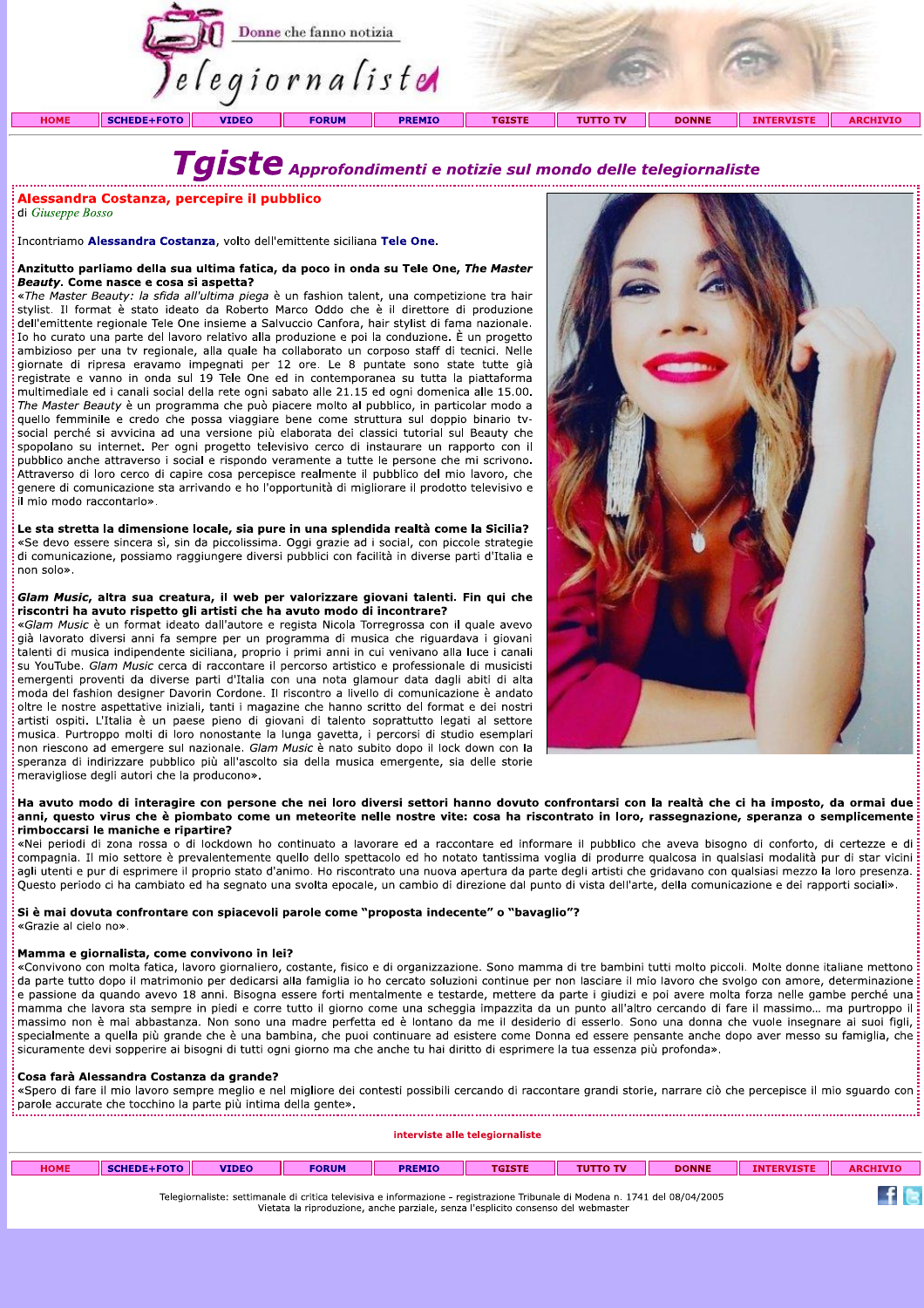



# I Prodigi di Serena Autieri di Giuseppe Bosso

Attrice, cantante, doppiatrice (con l'amica-collega-conterranea Serena Rossi indimenticabili sorelle in Frozen) e conduttrice, Serena Autieri è innegabilmente una donna dalle mille sfaccettature.

Ne è passata di acqua sotto i ponti da quando, sul finire degli anni 90, lasciati gli studi di architettura debuttava nella popolarissima soap made in Naples Un posto al sole, vero e proprio trampolino di lancio per tanti attori e attrici che da sconosciuti hanno trovato fama e .<br>popolarità, e all'elenco non manca certo lei, Serena da Soccavo.

L'abbiamo vista protagonista di fiction di grande successo come Vento di Ponente e L'onore e il rispetto; interprete di film come Notte prima degli esami - oggi e Un fantastico viavai; affiancare con Claudia Gerini, nel 2003, Pippo Baudo sul palco dell'Ariston; cimentarsi anche in spettacoli teatrali di successo come Vacanze Romane e Rugantino. Soprattutto deliziare grandi eventi con la sua voce soave.



Ora da qualche tempo è alle prese con una nuova, impegnativa, sfida, che la vede cimentarsi nella conduzione del talkshow di Raiuno Dedicato, affiancata dal :<br>: mostro sacro **Marzullo**, e della quinta edizione dell'evento benefico, patrocinato **dall'Unicef,** *Prodigi***.** Gli ascolti, a dire il vero, finora non sono stati particolarmente eclatanti, ma Serena Autieri non demorde e proseque in questa avventura, soddisfatta tanto nel lato professionale quanto in quello affettivo, che da ormai dieci anni la vede moglie e mamma felice. 

interviste a personaggi | interviste a telegiornalisti

| <b>HOME</b> | SCHEDE+FOTO | <b>VIDEO</b> | <b>FORUM</b> | <b>PREMIO</b> | <b>TGISTE</b> | <b>TUTTO TV</b> | <b>DONNE</b> | IN.<br><b>TERVISTI</b> | <b>ARCHIVIC</b> |
|-------------|-------------|--------------|--------------|---------------|---------------|-----------------|--------------|------------------------|-----------------|
|             |             |              |              |               |               |                 |              |                        |                 |

Telegiornaliste: settimanale di critica televisiva e informazione - registrazione Tribunale di Modena n. 1741 del 08/04/2005<br>Vietata la riproduzione, anche parziale, senza l'esplicito consenso del webmaster